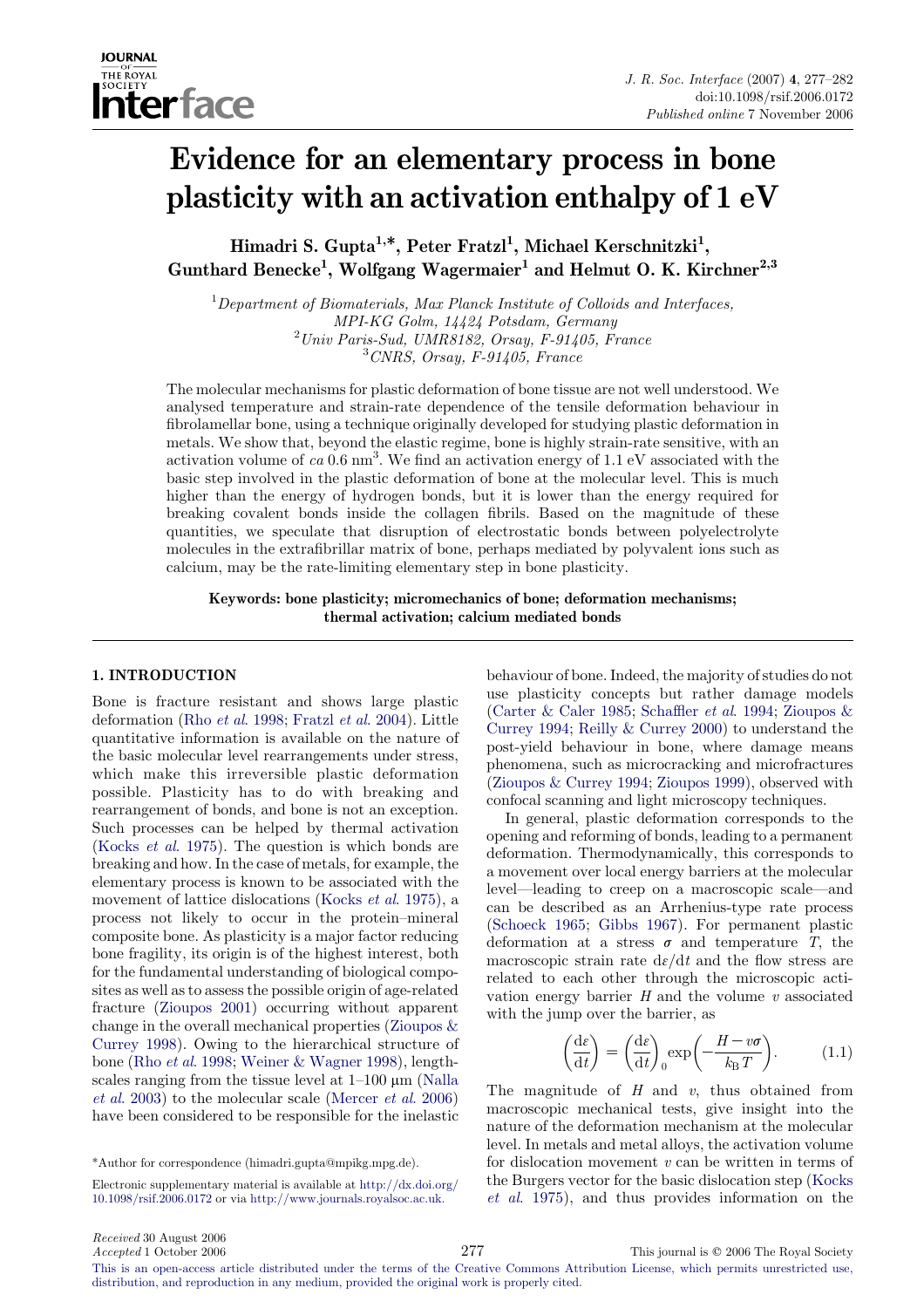<span id="page-1-0"></span>

Figure 1. (a) Overview of the tensile test set-up. (b) Light microscope image of a test sample between two cylindrical dental glue grips. (c) Larger magnification view of the sample, showing the homogeneous structure.  $(d(i))$  a schematic of a typical stress–strain curve, with the definitions of elastic modulus, linear hardening and yield stress indicated; (ii) a representative stress–strain curve taken with strain rate  $1.5 \times 10^{-4}$  s<sup>-1</sup> at 16°C, showing the elastic modulus, linear hardening and yield stress.

nature of the dislocation mechanism [\(Caillard & Martin](#page-4-0) [2003](#page-4-0)). This motivates us to see whether we could, similarly, quantify experimentally the length-scale and energy barrier associated with the elementary step at the molecular level for plastic deformation in bone.

## 2. MATERIAL AND METHODS

Fibrolamellar bone from the periosteum of bovine femora [\(Gupta](#page-4-0) et al. 2005) was stretched to failure in a specially built tensile rig which enabled temperature control, from 4 to  $50^{\circ}$ C, in saline testing to keep the bone wet, and strain rates of up to  $20-50\%$  s<sup>-1</sup> measured with video extensometry (figure 1 and electronic supplementary material). The tensile specimens had a gauge length of 6 mm and a cross-sectional area of 0.08 mm<sup>2</sup> on average. Strain was measured from the percentage increase in separation of two markers on the bone imaged with a video camera. Temperature was

typically kept constant during the test, although for a few measurements the temperature was changed abruptly in the yield region (see electronic supplementary material).

## 3. RESULTS

Activation volume: to measure the activation volume v of plastic deformation, bone samples were stretched at constant motor velocity into the plastic yield region as shown in [figure 2.](#page-2-0) When the sample was clearly in the zone of plastic deformation, the strain rate was reduced either once or several times ([figure 2](#page-2-0), inset). This change led to a reduction of the flow stress but, interestingly, the slope of the post-yield curve (linear hardening  $d\sigma/d\varepsilon$  remained constant. From equation (1.1), the activation volume can be estimated as

$$
v = k_{\rm B} T \frac{\text{dln}(d\varepsilon/dt)}{\text{d}\sigma}|_{\rm T}.
$$
 (1.2)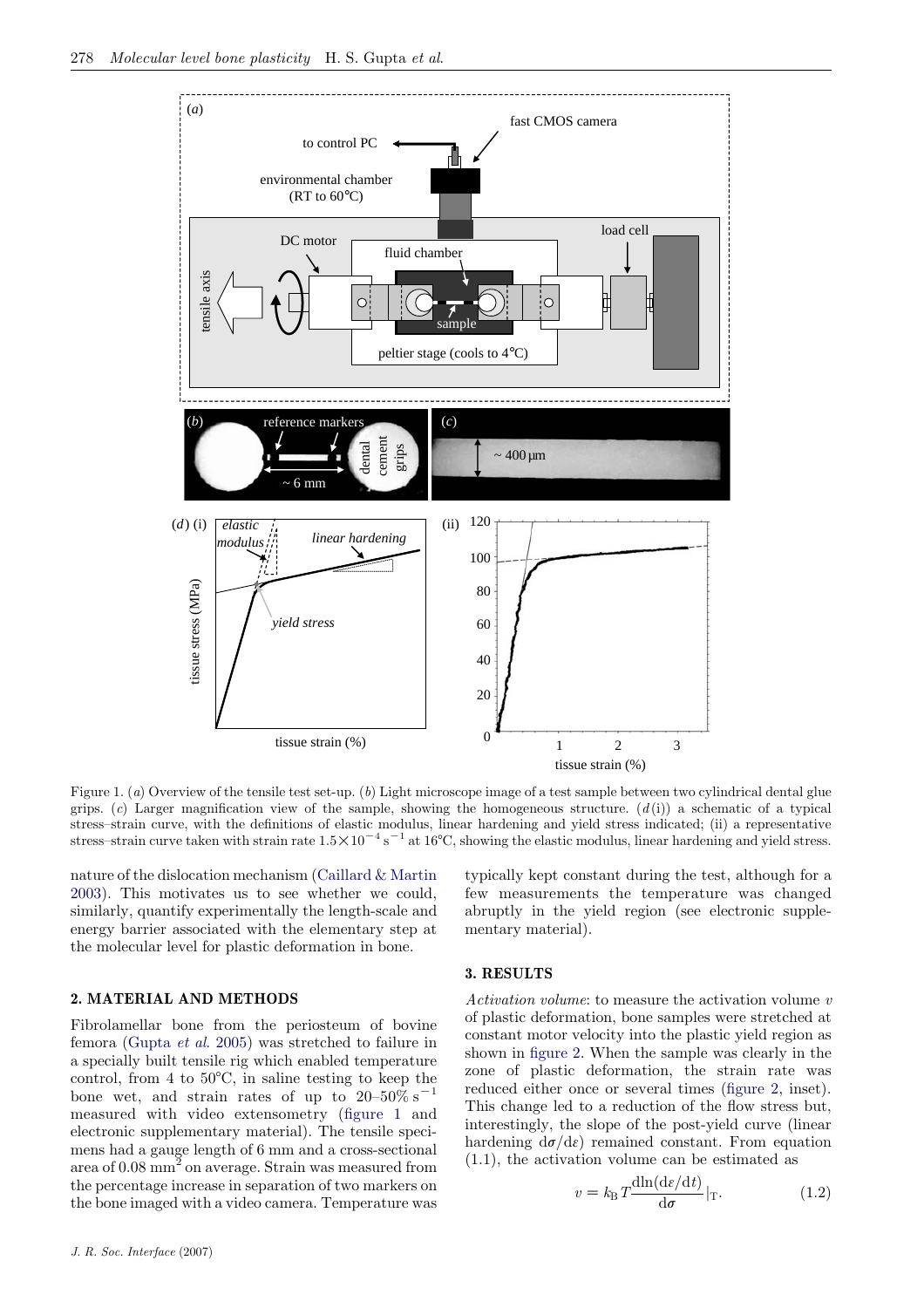<span id="page-2-0"></span>

Figure 2. Measurement of the activation volume  $v$  in bone plasticity: the plot shows a uniaxial tensile test at constant temperature  $T=296$  K with six stepwise reductions in motor velocity from 10 to 0.1  $\mu$ m s<sup>-1</sup> (a  $\rightarrow$  f=10  $\mu$ m s<sup>-1</sup>  $\rightarrow$  5  $\mu$ m s<sup>-1</sup>  $\rightarrow$  $2 \mu m s^{-1} \rightarrow 1 \mu m s^{-1} \rightarrow 0.5 \mu m s^{-1} \rightarrow 0.2 \mu m s^{-1} \rightarrow 0.1 \mu m s^{-1}$ and subsequent increases. The differential changes in stress with differential changes in strain rate can be used to compute the activation volume (equation (1.2)).

Using this differential method to estimate the activation volume leads to an average value of  $v=1.00\pm$  $0.19 \text{ nm}^3$  ( $n=8$ , error bars: standard deviations), implying that whatever (as yet unspecified) deformation processes occur in bone plasticity, the fundamental step is confined within a nanoscale volume. The activation volume is statistically independent  $(p>0.05)$  of stress, for a range of samples studied.

Activation enthalpy: to determine the height of the thermal activation barrier in bone deformation, numerous stretch-to-failure tests were done on bone tissue at strain rates varying from  $1.4 \times 10^{-4}$  to  $2 \times 10^{-1}$  s<sup>-1</sup> and temperatures from 4 to 37 $\degree$ C (n=74 total; see table 1 in the electronic supplementary material for breakdown by strain rate and temperature). The lowest strain rates used were comparable to those previously used to measure fibrillar deformation using synchrotron radiation ([Gupta](#page-4-0) et al. 2005), the intermediate strain rate was comparable to the rates obtained from physiological in vivo measurements ([Robertson & Smith 1978;](#page-5-0) Burr *et al.* 1996) and close to strain rates of  $0.6 s$ <sup>-</sup> typical for hip fractures ([Courtney](#page-4-0) et al. 1996). The highest strain rates are a little below those rates at which the onset of brittle behaviour was observed [\(Mcelhaney 1966](#page-5-0)). For each sample, the yield stress  $\sigma_{\rm P}$ was calculated as in figure  $1a$ . Rewriting equation  $(1.1)$  as

$$
\sigma_{\rm P} = \frac{1}{\nu} \left( H - X + Y \ln \left( \frac{d\varepsilon}{dt} \right)_0 \right), \quad \text{with}
$$
\n
$$
X = k_{\rm B} T \ln \left( \frac{d\varepsilon}{dt} \right) \quad \text{and} \quad Y = k_{\rm B} T,
$$
\n(1.3)

we carried out a multiple linear regression of  $\sigma_{\rm P}$  in terms of X and Y. An extremely significant  $(p<0.0001)$ correlation was found between the dependent (stress  $\sigma_P$ ) and independent variables (X and Y). The resulting



Figure 3. Measurement of the activation enthalpy  $H$  of bone plasticity: a set of samples  $(n=74)$  are stretched to failure in tension, at three strain rates and at least three temperatures at each strain rate, from 277 to 310 K, and the yield stress  $\sigma_{\rm P}$ measured. Plot (a) shows the yield stress  $\sigma_{\rm P}$  as a function of  $k_{\rm B}T$  and  $k_{\rm B}T \ln(\mathrm{d}\varepsilon/\mathrm{d}t)$ . Black grid lines show the results of the linear plane fit  $\sigma_{\rm P}(T, d\varepsilon/dt) = (H/v) + (1/v)k_{\rm B}T \ln(d\varepsilon/dt)$  $(\ln(\mathrm{d}\varepsilon/\mathrm{d}t)_0/v)k_BT$ . Plot (b) shows the same three-dimensional plot in the  $\sigma_{\rm P}$ – $k_{\rm B}T$  plane, giving the average stress (error bars: standard deviations) for a given strain rate and temperature. Lines are predictions based on model fit in  $(a)$ , at the given three strain rates: dash-dotted lines and white circles  $\equiv 2.2 \times 10^{-1}$  s<sup>-1</sup>; short dashed lines and grey symbols  $\equiv 5.4 \times 10^{-3}$  s<sup>-1</sup>; solid lines and black symbols  $\equiv 1.4 \times$  $10^{-4}$  s<sup>-1</sup>. Note that the fact that we view (a) at an angle almost  $90^{\circ}$  to the effective viewing direction in (b) is deliberate, chosen to give the reader the perspective from two orthogonal directions.

fit parameters are:  $H=1.11\pm0.34$  eV;  $v=0.64\pm$ 0.07 nm<sup>3</sup>; and  $(d\varepsilon/dt)_0 = 1.11 \times 10^9 \text{ s}^{-1}$  (3.00 X)  $10^6 - 4.09 \times 10^{11} \text{ s}^{-1}$ , and the plane fit is shown in figure 3a. Representing our data in terms of  $\sigma$ -T graphs, as usual in analyses of thermally activated plasticity [\(Kocks](#page-5-0) et al. 1975), we show mean value and standard deviation of the yield stress for several values of temperature and strain rate in figure 3b. The yield stress decreases with increasing temperature for all the three strain rates. The broken lines show how equation (1.3) predicts that the yield stress  $\sigma_{\rm P}$  would vary as a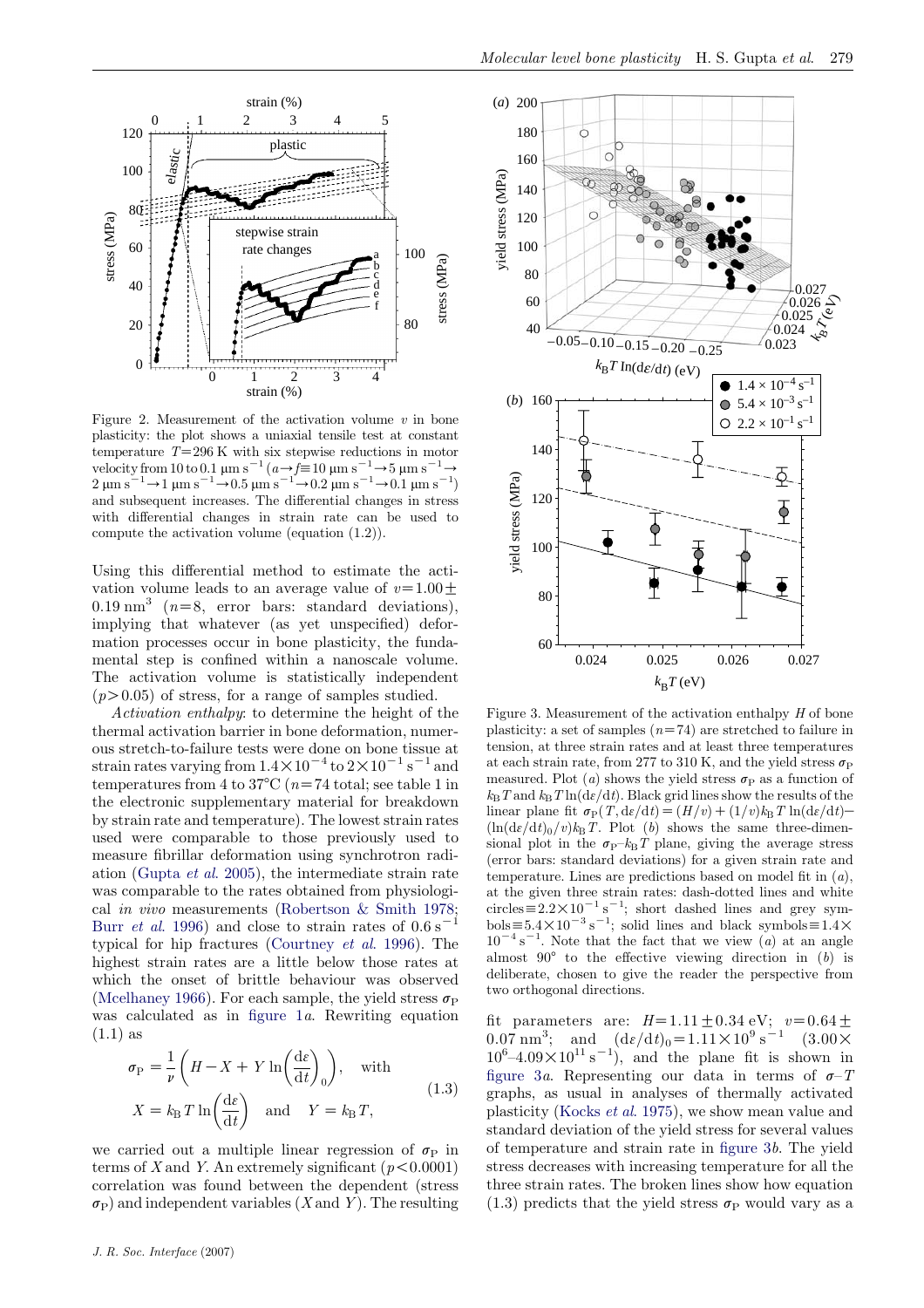function of temperature at a given strain rate (using the fitted parameters from [figure 3](#page-2-0)a).

The discrepancy between the activation volumes obtained from the global survey of yield stress data  $(0.64 \pm 0.07 \text{ nm}^3)$  and from the differential data of various flow stresses  $(1.00 \pm 0.19 \text{ nm}^3)$  is not surprising. The former refer to specimens with unmodified microstructure, at the onset of plastic deformation, the latter to microstructures already modified by plastic deformation. Such subtleties amount to strain and stress dependence of the activation volume ([Kocks](#page-5-0) et al[. 1975\)](#page-5-0) and are beyond the concern of present bone research. We therefore take the latter value as confirmation of the former.

## 4. DISCUSSION

To summarize, we find that plastic deformation in bone is characterized by a very small activation volume  $\nu$  of the order of  $1 \text{ nm}^3$  and an activation enthalpy of the order of  $H=1.1$  eV. This activation enthalpy is smaller than typical covalent bond energies (C–C bond approx. 3.6 eV) but much larger than hydrogen bonds (approx. 40 meV). The Gibbs free energy  $G(\sigma) = H - v\sigma$  is the free energy to be supplied during one activation event in the plastic deformation of bone. The applied stress  $\sigma$ increases the probability of the irreversible deformation occurring, by doing work against a certain basic volume of deformation  $v$ .  $H$  and  $v$  carry information on the energy barrier needed to go from the undeformed to the deformed state, but they give no information about the kinetics of this process.

The small activation volume suggests that the elementary process corresponds to the breaking of just a few spatially confined bonds. In metal plasticity, which is controlled by the dynamics of dislocations [\(Schoeck 1965](#page-5-0); [Gibbs 1967;](#page-4-0) Kocks et al[. 1975\)](#page-5-0), the activation volume is the area of slip  $\times$  the Burgers vector ([Kirchner 2006\)](#page-5-0). In the case of bone, the small size of the activation volume is likely owing to a confinement of the soft organic matrix (which is likely to flow) between nanometre-sized particles. Size effects on mechanical properties are well known from the science of materials strength as seen, for example, in recent work (Uchic et al[. 2004;](#page-5-0) [Espinosa](#page-4-0) et al. 2005). Our recent in situ diffraction results [\(Gupta](#page-4-0) et al. 2005, [2006](#page-5-0)) suggest that after the onset of macroscopic plasticity, only elastic deformation is retained within fibrils and plastic deformation occurs between them.

The magnitude of the activation enthalpy  $H\cong1.1\text{ eV}$ suggests that the bonds being broken are not likely covalent. Hydrogen bonds, having energy of 40 meV each, would have to break in large numbers (approx. 50) simultaneously to provide the necessary energy, but such a situation is inconsistent with the small activation volume of up to  $1 \text{ nm}^3$ . As a consequence, the most likely types of bonds are charge interactions between molecules in the extrafibrillar space. It is not known which these molecules are, but substantial amounts of non-collageneous molecules, such as proteoglycans ([Scott 1992\)](#page-5-0), osteopontin ([Sodek](#page-5-0) et al. 2000) or fetuin A (Heiss et al[. 2003\)](#page-5-0), are present in the bone matrix. These (mostly negatively) charged molecules (or any combination of them) could be responsible for forming a plastic 'glue' between fibrils. The existence of such a 'glue' has recently been proposed following force spectroscopy experiments ([Thompson](#page-5-0) *et al.* 2001) and it was shown that the occurrence of bond breaking and reforming was related to the presence of calcium ions [\(Fantner](#page-4-0) et al. 2005, [2006](#page-4-0)). The energy associated with these 'sacrificial bonds' is consistent with the activation enthalpy of  $1 \text{ eV}$  found here [\(Fantner](#page-4-0) *et al.* 2006). Recently, it has also been shown that the deformation of polyelectrolyte capsules is associated with breaking a group of neighbouring charge interactions on polyelectrolyte segment [\(Leporatti](#page-5-0) et al. 2001). The activation enthalpy was shown to be ca 1 eV in this case and the activation volume (corresponding to the size of the polyelectrolyte segment) was also in the range of ca  $1 \text{ nm}^3$  ([Leporatti](#page-5-0) *et al.* 2001). Breaking and reformation of bonds has also been found in the hemicellulose matrix between cellulose fibrils in the cell wall during plastic deformation of wood [\(Keckes](#page-5-0) et al. 2003).

Thermodynamics of plastic deformation interprets the pre-exponential factor  $(d\varepsilon/dt)$ <sub>0</sub> as a product of an attempt frequency  $\nu_0$  and the deformation  $\varepsilon_0$  caused by each activated event. The latter quantity  $\varepsilon_0$  depends on the process controlling strain (dislocation density, obstacle density, etc.). It is difficult to put a precise value for the attack frequency  $\nu_0$ , but it must be of the order of vibrations present in the medium. The phonon spectrum of bone has never been measured, but presumably, it must be similar to the spectrum of type I collagen found in tendon [\(Middendorf](#page-5-0) et al. [1995](#page-5-0)). The latter shows several broad maxima between  $1 \times 10^{13}$  and  $6 \times 10^{13}$  s<sup>-1</sup>, which have been attributed to various localized modes. Given the fact that possible localized modes at the interface between fibrils must be low-frequency ones otherwise the interfacial entropy would be negative, it is not unreasonable to assume a value of  $\nu_0 = 10^{12-13} \text{ s}^{-1}$ . Our fit results provide a value lower than this range  $(1.11 \times 10^9 \text{ s}^{-1})$  but, unsurprisingly in light of the discussion above, this is the fit parameter that showed a substantial error (approx. 30% in the logarithm) in the multiple linear regression, leading to a possible range of values from  $3.00 \times 10^6$  to  $4.09 \times 10^{11} \text{ s}^{-1}$ .

Damage has been associated with the post-yield behaviour, but the nature of the damage is unclear [\(Carter & Caler 1985;](#page-4-0) [Schaffler](#page-5-0) et al. 1994; [Zioupos &](#page-5-0) [Currey 1994;](#page-5-0) [Zioupos](#page-5-0) et al. 1994; [Zioupos 1999](#page-5-0); [Reilly &](#page-5-0) [Currey 2000\)](#page-5-0). The damage is believed to be related to the formation of microcracks or smaller defects at weak interfaces such as between old and new bone packets in trabecular bone, between lamellae in lamellar cortical bone or between osteons and interstitial bone [\(Lakes &](#page-5-0) [Saha 1979;](#page-5-0) [Braidotti](#page-4-0) et al. 2000; Diab et al[. 2006;](#page-4-0) [Peterlik](#page-5-0) et al. 2006). In the present work, we try to avoid the effect of these weak interfaces, both by preparing samples whose cross-section is of the order of the width of single fibrolamellar bone packets (see electronic supplementary material) and by studying this relatively parallel fibred tissue in tension. Nevertheless, the breaking of bonds (within an activation volume of  $ca$  1 nm<sup>3</sup>) can be regarded as damage at the supramolecular level which has, however, the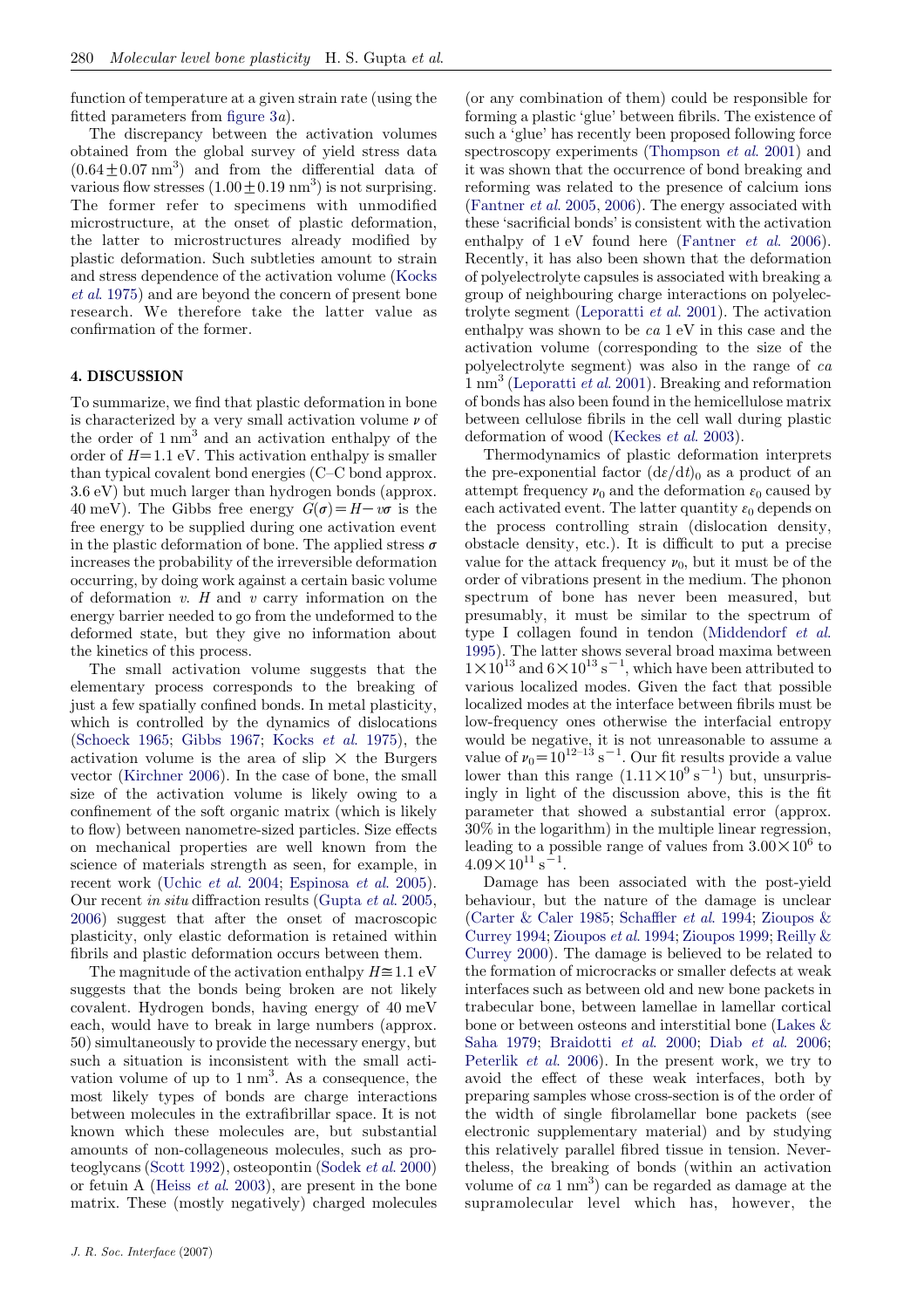<span id="page-4-0"></span>

Figure 4. Bond breaking within the thin extrafibrillar matrix (glue layer) between mineralized fibrils controls bone plasticity, based on results in this work as well as previous papers proposing deformation by sacrificial bonds [\(Thompson](#page-5-0) et al[. 2001](#page-5-0); Fantner et al. 2005; [Hansma](#page-5-0) et al. 2005) and demonstrating a shear deformation of the glue layer (Gupta et al. 2005). Long chains of molecules (possibly negatively charged polyelectrolytes like osteopontin ([Sodek](#page-5-0) et al. 2000), fetuin A (Heiss et al[. 2003\)](#page-5-0) or proteoglycans ([Scott 1992\)](#page-5-0), or combinations of those) are interacting by charges, probably with the help of cations such as calcium (circles). Charges located on a given segment will have to be broken together giving rise to the observed activation enthalpy of ca 1 eV within a typical volume of  $1 \text{ nm}^3$ . The arrows indicate the movement of the collagen fibrils giving rise to shear in the matrix layer (Gupta et al. 2005). Mineral particles are not explicitly drawn, but present in the fibrils as well as in the interfibrillar space.

capability of self-healing by the reformation of the bonds. An indication that this is the case is seen in cyclic tensile loading of our samples in the inelastic regime (figure S6 in electronic supplementary material). The initial slopes of the loading segments are similar, indicating recovery at the material level. However, the progressively lower yield stress for successive cycles implies that the recovery may be incomplete, due to damage at the nanoscale level. As such, the post-yield behaviour reported here has more resemblance to plastic deformation in metals than to damage as observed in many composite materials.

The results of this paper are in excellent agreement with the previous work showing that the deformation in bone might be associated with (calcium-dependent) sacrificial bonds ([Thompson](#page-5-0) et al. 2001; Fantner et al. 2005, 2006) and with independent work demonstrating that the plastic deformation occurs in a thin 'glue' layer between fibrils (Gupta et al. 2005, [2006\)](#page-5-0). The picture which emerges is that plastic deformation is controlled by an elementary process where segments of molecules in the interfibrillar layer are connected by charge interactions with a total energy of 1 eV in a volume of 1 nm<sup>3</sup> (corresponding to the volume of the rigid molecular segments which move in a coordinated fashion). These results are summarized in the model drawn in figure 4.

In conclusion, our mechanical tests on bone established a high sensitivity of the macroscopic plastic deformation to the strain rate and temperature. By putting our results in the scheme of thermally activated processes controlling bone plasticity, quantitative results can be obtained on the length-scale and energy associated with bone plasticity mechanisms at the molecular level. The fundamental processes involved in plastic deformation are localized to within 1 nm<sup>3</sup>, and with energy of the order of 1 eV. We speculate that these processes are localized in a small fraction of the bone tissue—the extrafibrillar matrix—and correspond to the disruption of calcium-mediated ionic bonds between the long and irregular chains of molecules constituting this matrix.

We thank P. Leibner, A. M. Martins, W. Nierenz and H. Pitas from the Max Planck Institute of Colloids and Interfaces, and P. Bennett from Vector International (Leuven, Belgium) for technical assistance, and the Max Planck Society for support.

#### **REFERENCES**

- Braidotti, P., Bemporad, E., D'alessio, T., Sciuto, S. A. & Stagni, L. 2000 Tensile experiments and SEM fractography on bovine subchondral bone. J. Biomech. 33, 1153–1157. [\(doi:10.1016/S0021-9290\(00\)00074-9](http://dx.doi.org/doi:10.1016/S0021-9290(00)00074-9))
- Burr, D. B., Milgrom, C., Fyhrie, D., Forwood, M., Nyska, M., Finestone, A., Hoshaw, S., Saiag, E. & Simkin, A. 1996 In vivo measurement of human tibial strains during vigorous activity. Bone 18, 405–410. [\(doi:10.1016/8756-](http://dx.doi.org/doi:10.1016/8756-3282(96)00028-2) [3282\(96\)00028-2\)](http://dx.doi.org/doi:10.1016/8756-3282(96)00028-2)
- Caillard, D. & Martin, J. L. 2003 Thermally activated mechanisms in crystal plasticity. Oxford, UK: Elsevier.
- Carter, D. R. & Caler, W. E. 1985 A cumulative damage model for bone-fracture. J. Orthop. Res. 3, 84–90. ([doi:10.](http://dx.doi.org/doi:10.1002/jor.1100030110) [1002/jor.1100030110\)](http://dx.doi.org/doi:10.1002/jor.1100030110)
- Courtney, A. C., Hayes, W. C. & Gibson, L. J. 1996 Agerelated differences in post-yield damage in human cortical bone. Experiment and model. J. Biomech. 29, 1463–1471. ([doi:10.1016/0021-9290\(96\)84542-8\)](http://dx.doi.org/doi:10.1016/0021-9290(96)84542-8)
- Diab, T., Condon, K. W., Burr, D. B. & Vashishth, D. 2006 Age-related change in the damage morphology of human cortical bone and its role in bone fragility. Bone 38, 427–431. [\(doi:10.1016/j.bone.2005.09.002](http://dx.doi.org/doi:10.1016/j.bone.2005.09.002))
- Espinosa, H. D., Berbenni, S., Panico, M. & Schwarz, K. W. 2005 An interpretation of size-scale plasticity in geometrically confined systems. Proc. Natl Acad. Sci. USA 102, 16 933–16 938. [\(doi:10.1073/pnas.0508572102](http://dx.doi.org/doi:10.1073/pnas.0508572102))
- Fantner, G. et al. 2005 Sacrificial bonds and hidden length dissipate energy as mineralized fibrils separate during bone fracture. Nat. Mater. 4, 612–616. [\(doi:10.1038/nmat1428](http://dx.doi.org/doi:10.1038/nmat1428))
- Fantner, G. E. et al. 2006 Sacrificial bonds and hidden length: unraveling molecular mesostructures in tough materials. Biophys. J. 90, 1411–1418. ([doi:10.1529/biophysj.105.](http://dx.doi.org/doi:10.1529/biophysj.105.069344) [069344](http://dx.doi.org/doi:10.1529/biophysj.105.069344))
- Fratzl, P., Gupta, H. S., Paschalis, E. P. & Roschger, P. 2004 Structure and mechanical quality of the collagen-mineral nano-composite in bone. J. Mater. Chem. 14, 2115–2123. ([doi:10.1039/b402005g](http://dx.doi.org/doi:10.1039/b402005g))
- Gibbs, G. B. 1967 Activation parameters for dislocation glide. Philos. Mag. 16, 97.
- Gupta, H. S., Wagermaier, W., Zickler, G. A., Aroush, D. R. B., Funari, S. S., Roschger, P., Wagner, H. D. & Fratzl, P. 2005 Nanoscale deformation mechanisms in bone. Nano Lett. 5, 2108–2111. [\(doi:10.1021/nl051584b\)](http://dx.doi.org/doi:10.1021/nl051584b)